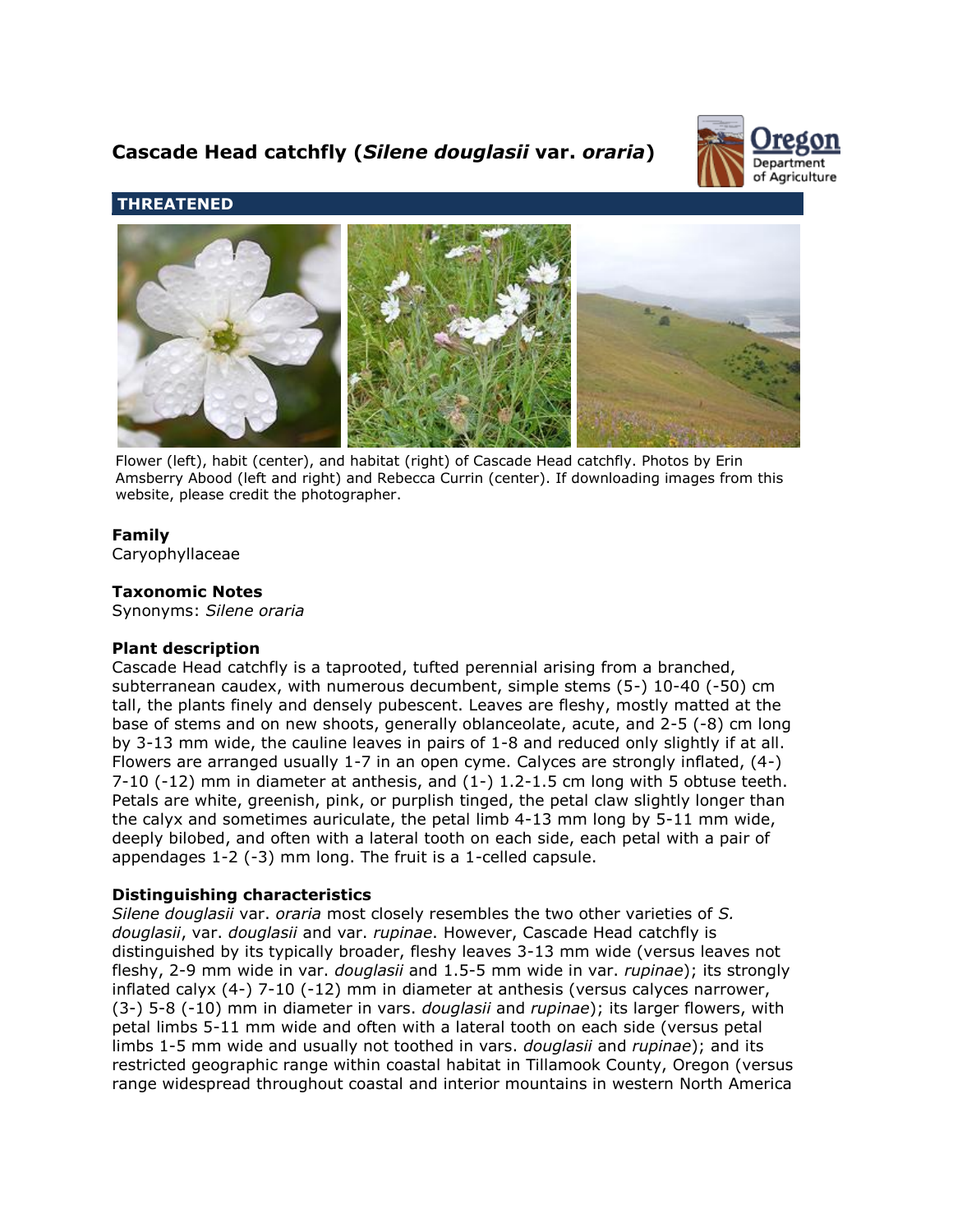for var. *douglasii* and range restricted to the Columbia River Gorge in Oregon and Washington for var. *rupinae*).

Three other species of *Silene* occur within or near the range of *S. d.* var *oraria*: *S. gallica, S. scouleri* ssp. *scouleri*, and *S. vulgaris. Silene gallica* is readily distinguished from the rare Cascade Head catchfly by its annual nature (versus perennial); stems that are erect, usually branched, and distally viscid-glandular (versus stems decumbent, simple, usually eglandular); and small flowers, the petal limbs to 6 mm long, arranged in several- to many-flowered racemelike cymes (versus large flowers, limbs 4-13 mm long, arranged 1-7 per cyme). *Silene scouleri* ssp. *scouleri* has tubular to narrowly campanulate calyces 3.5-5 mm in diameter at anthesis (versus strongly inflated calyces (4-) 7-10 (-12) mm in diameter at anthesis), and narrow, elongate cymose inflorescences with 4-12 nodes, each node with crowded pseudowhorls of 5-20 flowers (versus open cymose infloresences bearing 1-7 flowers). *Silene vulgaris* is glabrous throughout, or rarely pubescent with short, stiff hairs, and glaucous (versus finely and densely pubescent, not glaucous), and has stems that are usually branched, reaching to 1 m tall (versus stems usually simple, typically less than 0.5 m tall), and inflorescences bearing 5-40 flowers (versus inflorescences with 1-7 flowers).

#### **When to survey**

Surveys should be completed when the species is flowering, beginning in late April to early May and continuing through August.

#### **Habitat**

Cascade Head catchfly is a grassland species found on steep coastal bluffs, ledges, and slopes facing the ocean at elevations ranging from 46-460 m (150-1500 ft). Plants occur among rocky outcrops in areas characterized by shallow soils, exposed bedrock, and low vegetation, as well as in grassy meadows characterized by deeper soils and denser vegetation cover. Demographic studies indicate that Cascade Head catchfly exhibits higher population densities, lower adult mortality, and more juvenile plant recruitment in rocky areas than in grassy meadows, though plants established in grassy meadows are typically larger than those in rocky sites.

Commonly associated native plant species include *Castilleja affinis* ssp. *litoralis, Clarkia amoena, Delphinium menziesii, Eriophyllum lanatum, Festuca rubra, Koeleria macrantha,* and *Packera bolanderi*.

#### **Range**

Cascade Head catchfly is known only from three sites ranging from southern to northern Tillamook County in northwestern Oregon: Cascade Head Preserve, Cape Lookout State Park, and Oswald West State Park. Cascade Head Preserve, managed by The Nature Conservancy, hosts the largest known occurrence of Cascade Head catchfly, with over 1,000 plants. The other two sites support fewer than 100 plants each.

#### **Oregon counties**

Tillamook

**Federal status** Species of Concern

#### **Threats**

Historically, habitat loss and fragmentation due to anthropogenic disturbances have been major threats to native grassland species. Presently, Cascade Head catchfly is at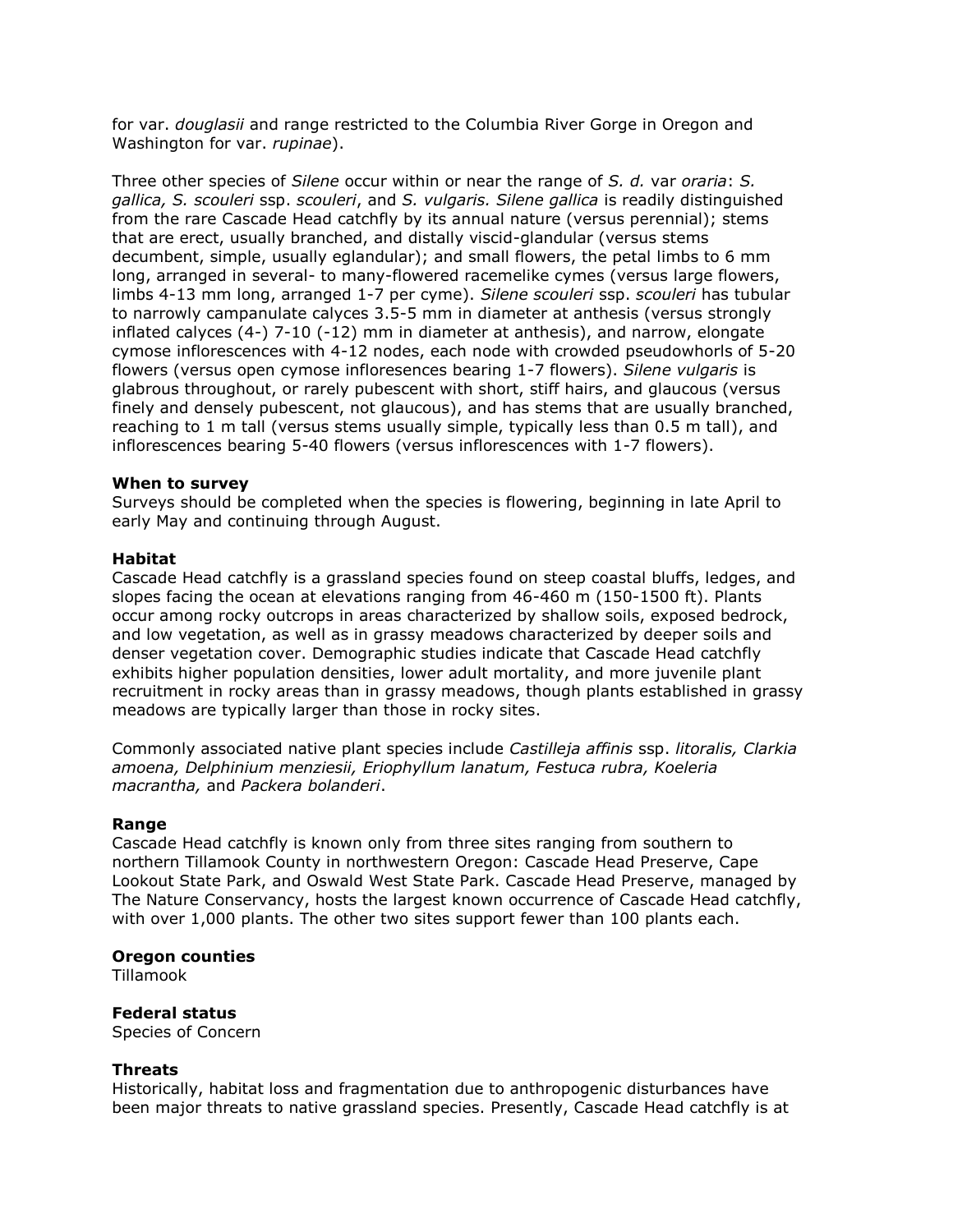risk from recreational use of coastal lands, competition from invasive weeds, successional encroachment by woody species, low realized seed-set, inbreeding depression, and limited genetic diversity due to small population sizes.

#### **Did you know?**

Cascade Head catchfly was first collected by Morton Peck in 1926 on Cascade Head. He later described the taxon as a new species, *Silene oraria*, based on a second collection he made at this site in 1930. In 1947, the taxon was reduced to a variety of *Silene douglasii* by Hitchcock and Maguire. It was thought to be restricted to Cascade Head until Jean Siddall discovered the taxon at Cape Lookout in 1977.

#### **References**

Hitchcock, C. L., A. Cronquist, M. Ownbey, and J. W. Thompson. 1964. Vascular plants of the Pacific Northwest. Part 2: Salicaceae to Saxifragaceae. University of Washington Press, Seattle.

Hitchcock, C. L. and B. Maguire. 1947. A revision of the North American species of *Silene*. University of Washington Publications in Biology 13:1-73.

Kephart, S. R. 2004. Inbreeding and reintroduction: Progeny success in rare *Silene* populations of varied density. Conservation Genetics 5:49-61.

Kephart, S. R., E. Brown, and J. Hall. 1999. Inbreeding depression and partial selfing: Evolutionary implications of mixed-mating in a coastal endemic, *Silene douglasii* var. *oraria* (Caryophyllaceae). Heredity 82:543-554.

Kephart, S. R. and C. Paladino. 1997. Demographic change and microhabitat variability in a grassland endemic, *Silene douglasii* var. *oraria* (Caryophyllaceae). American Journal of Botany 84:179-189.

Kephart, S. and K. Sturgeon. 1993. A new varietal designation in *Silene douglasii*. Madroño 40:90-100.

Kephart, S., K. Sturgeon, J. Lum, K. Bledsoe. 1999. Varietal relationships in *Silene douglasii* (Caryophyllaceae): Morphological variability at the population level. Systematic Botany 24:529-544.

Meinke, R.J. 1982. Threatened and endangered vascular plants of Oregon: An illustrated guide. Unpublished report for the U.S. Fish and Wildlife Service, Region 1, Portland, Oregon. Oregon Department of Agriculture, Salem, Oregon.

Morton, J. K. 2005. *Silene*. In: Flora of North America Editorial Committee, eds. 1993+. Flora of North America North of Mexico. 16+ vols. New York and Oxford. Vol. 5, pp. 166-214. Available at

[http://www.efloras.org/florataxon.aspx?flora\\_id=1&taxon\\_id=130349.](http://www.efloras.org/florataxon.aspx?flora_id=1&taxon_id=130349) Accessed October 3, 2011.

OFP (Oregon Flora Project). 2010. Oregon Plant Atlas. [http://www.oregonflora.org/atlas.php.](http://www.oregonflora.org/atlas.php) Accessed September 30, 2011.